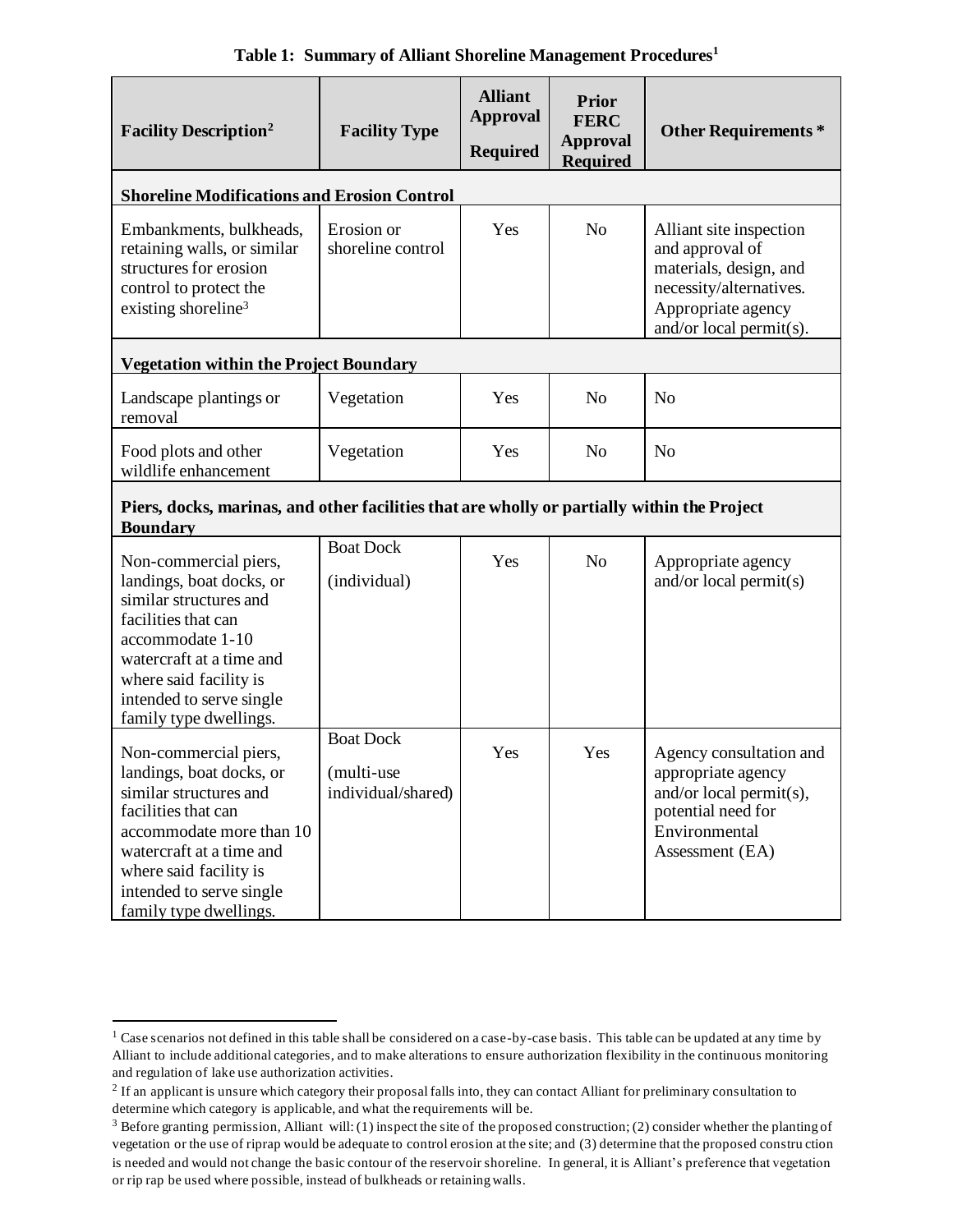| <b>Facility Description</b> <sup>2</sup>                                                                                                                                                        | <b>Facility Type</b>                       | <b>Alliant</b><br><b>Approval</b><br><b>Required</b> | <b>Prior</b><br><b>FERC</b><br><b>Approval</b><br><b>Required</b> | <b>Other Requirements *</b>                                                                           |
|-------------------------------------------------------------------------------------------------------------------------------------------------------------------------------------------------|--------------------------------------------|------------------------------------------------------|-------------------------------------------------------------------|-------------------------------------------------------------------------------------------------------|
| Commercial piers,<br>landings, boat docks, or<br>similar structures and<br>facilities that can<br>accommodate 1-10<br>watercraft at a time.                                                     | <b>Boat Dock</b><br>(commercial)           | Yes                                                  | Yes                                                               | Agency consultation and<br>appropriate agency<br>and/or local permit(s),<br>potential need for EA     |
| Commercial piers,<br>landings, boat docks, or<br>similar structures and<br>facilities that can<br>accommodate more than 10<br>watercraft at a time.                                             | <b>Boat Dock</b><br>(commercial)           | Yes                                                  | Yes                                                               | Agency consultation and<br>appropriate agency<br>and/or local permit(s),<br>potential need for EA     |
| Marina facility (ies) that<br>accommodates 1-10<br>watercraft and is not<br>operated as part of a<br>commercial enterprise.                                                                     | Marina<br>(individual)                     | Yes                                                  | N <sub>o</sub>                                                    | Appropriate agency<br>and/or local permit(s)                                                          |
| Marina facility(ies) that<br>accommodates more than<br>10 watercraft and is not<br>operated as part of a<br>commercial enterprise.                                                              | Marina<br>(multi-use<br>individual/shared) | Yes                                                  | Yes                                                               | Agency consultation and<br>appropriate agency<br>and/or local permit(s),<br>potential need for EA     |
| Marina facility (ies) that<br>$accommodates 1-10$<br>watercraft and is operated<br>as part of a commercial<br>enterprise.                                                                       | Marina<br>(commercial)                     | Yes                                                  | Yes                                                               | Agency consultation and<br>appropriate agency<br>and/or local permit $(s)$ ,<br>potential need for EA |
| Marina facility (ies) that<br>accommodates more than<br>10 watercraft and is<br>operated as part of a<br>commercial enterprise.                                                                 | Marina<br>(commercial)                     | Yes                                                  | Yes                                                               | Agency consultation and<br>appropriate agency<br>and/or local permit(s),<br>potential need for EA     |
| Facility (ies) is a boat<br>launch ramp not operated<br>as part of a commercial<br>enterprise, is intended to<br>serve 1-10 single family<br>type dwellings, and<br>provides no other services. | <b>Boat Launch</b><br>Ramp<br>(individual) | Yes                                                  | N <sub>o</sub>                                                    | Appropriate agency<br>and/or local permit $(s)$                                                       |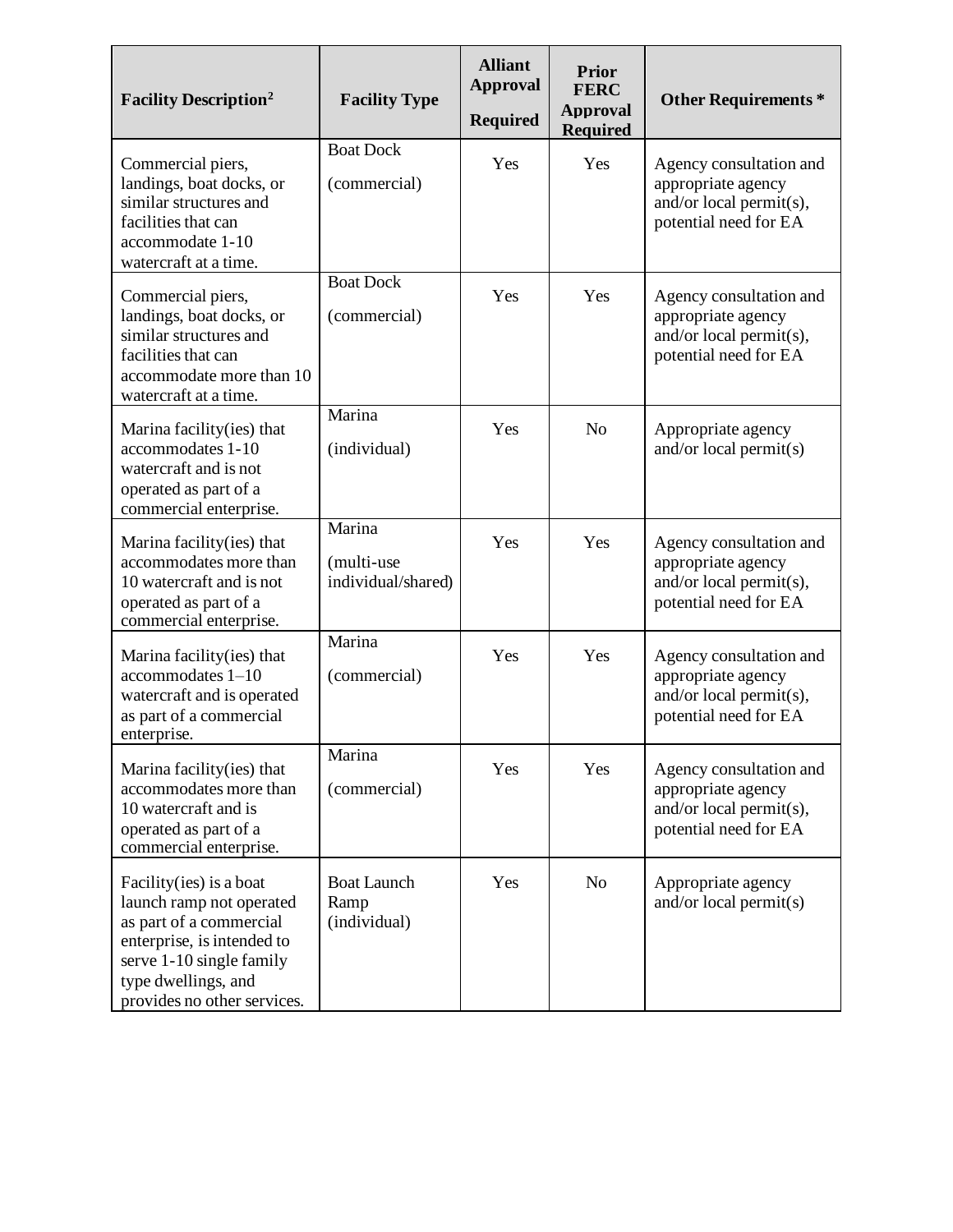| <b>Facility Description</b> <sup>2</sup>                                                                                                                                                                                                                        | <b>Facility Type</b>                                    | <b>Alliant</b><br><b>Approval</b><br><b>Required</b> | <b>Prior</b><br><b>FERC</b><br><b>Approval</b><br><b>Required</b> | <b>Other Requirements *</b>                                                                       |  |
|-----------------------------------------------------------------------------------------------------------------------------------------------------------------------------------------------------------------------------------------------------------------|---------------------------------------------------------|------------------------------------------------------|-------------------------------------------------------------------|---------------------------------------------------------------------------------------------------|--|
| Facility (ies) is a boat<br>launch ramp that either: 1)<br>is operated as part of a<br>commercial enterprise, 2)<br>is open for public use, 3) is<br>intended to serve more than<br>10 single family type<br>dwellings, or 4) is or<br>provides other services. | <b>Boat Launch</b><br>Ramp (multi-use<br>or commercial) | Yes                                                  | Yes                                                               | Agency consultation and<br>appropriate agency<br>and/or local permit(s),<br>potential need for EA |  |
| Mooring or marker buoy $(s)$<br>within 150 feet of the<br>shoreline, that doesn't<br>affect habitat, navigation,<br>or other uses of the Project<br>waters                                                                                                      | <b>Buoy</b>                                             | N <sub>o</sub>                                       | N <sub>o</sub>                                                    | Appropriate agency<br>and/or local permit(s) as<br>needed                                         |  |
| Mooring or marker buoy $(s)$<br>150 feet or greater from the<br>shoreline                                                                                                                                                                                       | <b>Buoy</b>                                             | Yes                                                  | N <sub>o</sub>                                                    | Appropriate agency<br>and/or local permit(s) as<br>needed                                         |  |
| Swimming raft(s), water<br>trampoline, or other<br>floating recreation item<br>(including inflatables)                                                                                                                                                          | Swimming raft                                           | Yes                                                  | N <sub>o</sub>                                                    | Appropriate agency<br>and/or local permit(s) as<br>needed                                         |  |
| Water ski platform                                                                                                                                                                                                                                              | Water ski<br>platform                                   | Yes                                                  | N <sub>o</sub>                                                    | Appropriate agency<br>and/or local permit( $s$ ) as<br>needed                                     |  |
| Other facility (ies) that are<br>wholly or partially in<br>Project waters                                                                                                                                                                                       | Other                                                   | Requires<br>Alliant<br>review                        | Case<br>Dependent                                                 | Appropriate agency<br>and/or local permit(s) as<br>needed                                         |  |
| Other Non-Project uses of Project lands and waters                                                                                                                                                                                                              |                                                         |                                                      |                                                                   |                                                                                                   |  |
| Placement of certain<br>materials (pea gravel<br>blanket, etc.) in the Project<br>waters. This is often used<br>for recreation<br>enhancement, such as the<br>enhancement of a beach.<br>**                                                                     | Material<br>placement in<br>Project waters              | Yes                                                  | Case<br>Dependent                                                 | Agency consultation and<br>appropriate agency<br>and/or local permit(s) as<br>needed              |  |
| Private swimming areas<br>created by "roping off" or<br>excluding the public from a<br>portion of the Project area.                                                                                                                                             | Private<br>swimming area                                | <b>Not</b><br>allowed                                | N/A                                                               | N/A                                                                                               |  |
| Other Non-Project uses of<br>Project lands or waters                                                                                                                                                                                                            | Other                                                   | Requires<br>Alliant<br>review                        | Case<br>Dependent                                                 | Appropriate agency<br>and/or local permit(s) as<br>needed                                         |  |